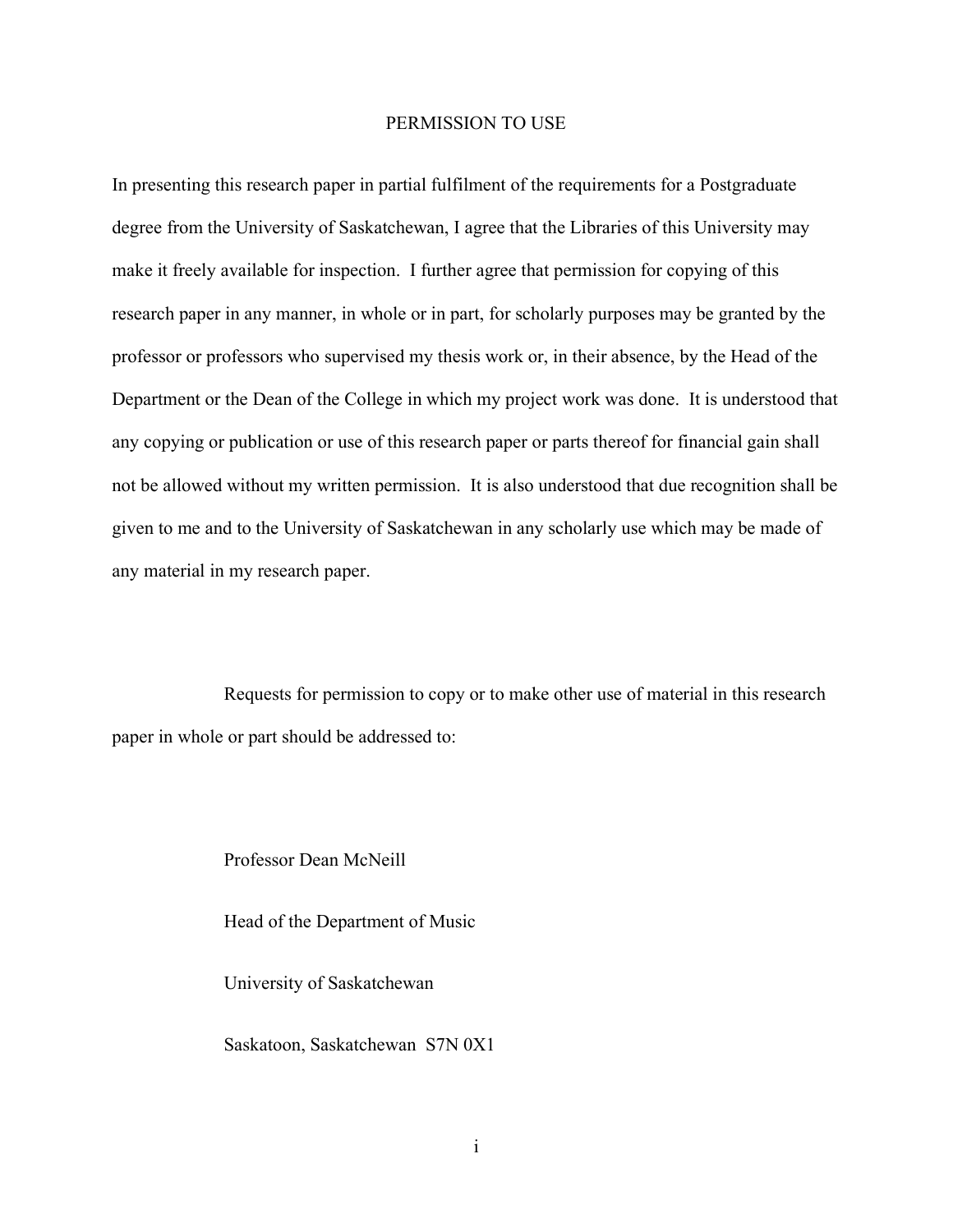## ABSTRACT

Igor Stravinsky's collaborations with contemporaries including Picasso, Nijinsky, and Cocteau are well documented. Less familiar, however, are the anachronistic "collaborations" suggested in one short movement Stravinsky wrote in 1918, and involving the Germans Luther and Bach, the Swiss Ramuz, the Russian Stravinsky, and the American Kurt Vonnegut Jr.

"Grand Choral," the penultimate movement of Stravinsky's *l'Histoire du Soldat*—written in 1918—provides a key to unlocking the mysteries of construction, ideology, and by extension, performance of the work. "Grand Choral" parodies J.S. Bach's Cantata 80 (1715) which, in its turn, is based on Martin Luther's 1529 hymn, "Ein' feste Burg ist unser Gott." C.F. Ramuz, Stravinsky's original collaborator on *l'Histoire du Soldat*, based his libretto on a Russian folk tale, but in 1993, Vonnegut wrote a new text to accompany Stravinsky's music, a text inspired by the true story of Private Eddie Slovik, the last American soldier executed for desertion. In essence, Vonnegut collaborates with Stravinsky in a posthumous sense, as Stravinsky does with Bach and Bach with Luther. Vonnegut and Stravinsky each write themselves into an existing work, giving it contemporary meaning and a new poignancy.

The principal aim of my paper is to document the process by which I studied and conducted l'Histoire du Soldat with one libretto by Ramuz and another by Vonnegut. In the paper, I will first examine the historical context in which each of the "collaborators" contributed to *l'Histoire du Soldat*. I will also present an analysis of "Grand Choral" with regard to the source material by Luther and Bach. Finally, I will document the process and findings of my study, rehearsal, and performance of each of the two versions of *l'Histoire du Soldat* which I conducted on March 31, 2009 in Quance Theatre, on the campus of the University of Saskatchewan with a full cast of musicians, dancers and actors.

ii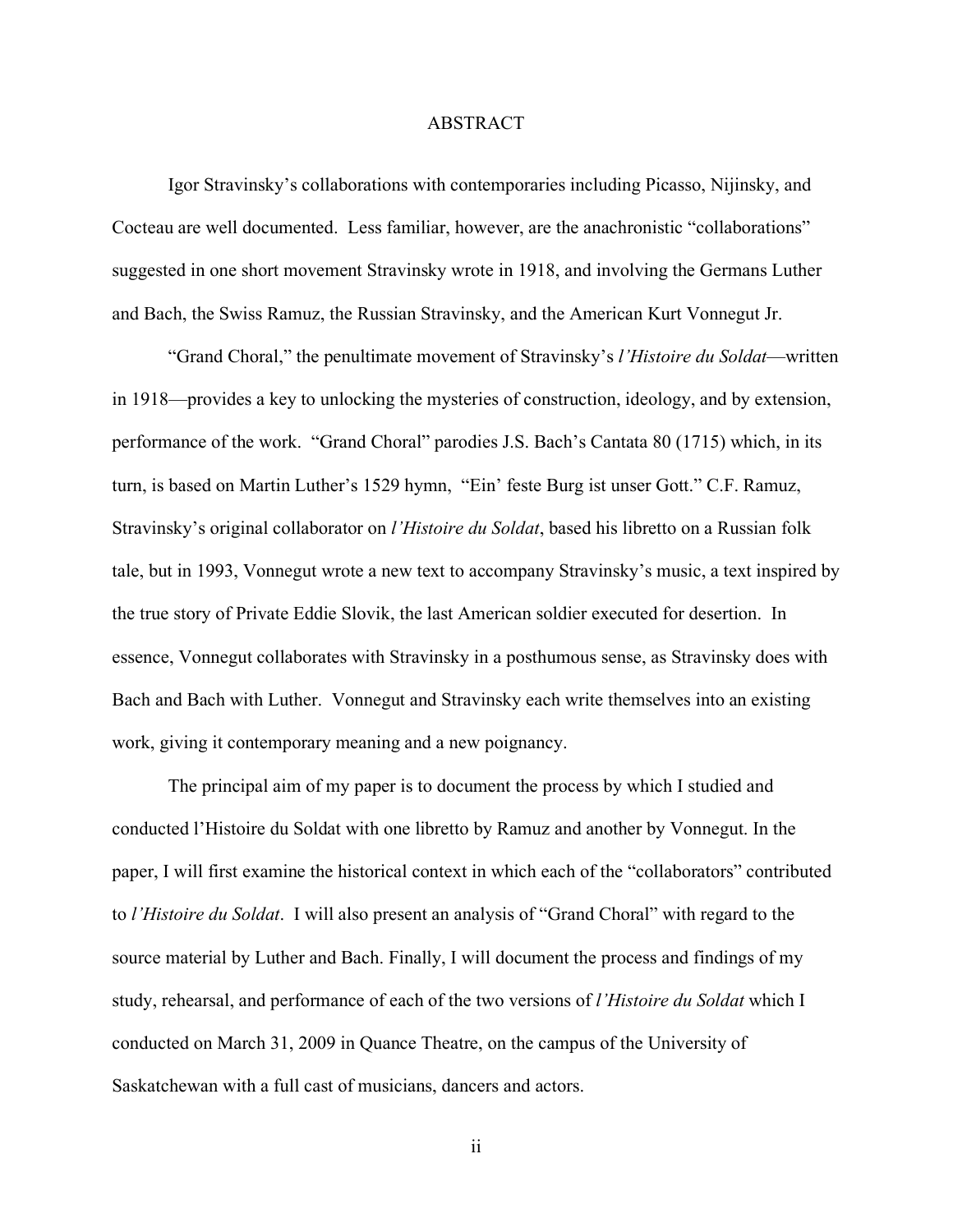#### ACKNOWLEDGMENTS

Numerous individuals helped and supported me during the process of completing this project. First, without the support of my supervisors, Gregory Marion and Glen Gillis, the project would never have been completed. Thank you both for your musical and academic guidance.

Special thanks goes to my committee: Gerald Langner, my first conducting teacher, department head Dean McNeill, and external examiner Pamela Haig Bartley. I appreciate your support and insights.

Thank you to all of the musicians and actors who participated in the performance on March 31, 2009. Your generosity, talent, and enthusiasm made the experience more fun than work.

Thank you to my family and friends: my mother, Ione Tysseland, who has been an exemplar of life-long learning; my children, Nick and Liesl Nostbakken, who assisted in interesting ways; Earl Stafford, who suggested I take on *l'Histoire* as a project; Susan Pattison, who encouraged me to persevere; and especially to Ross Nykiforuk, who provided shelter and a gently sardonic humour throughout the entire process.

And finally, my lasting gratitude is extended to The Department of Music for their generosity in providing not only financial but also moral support when I needed it most.

iii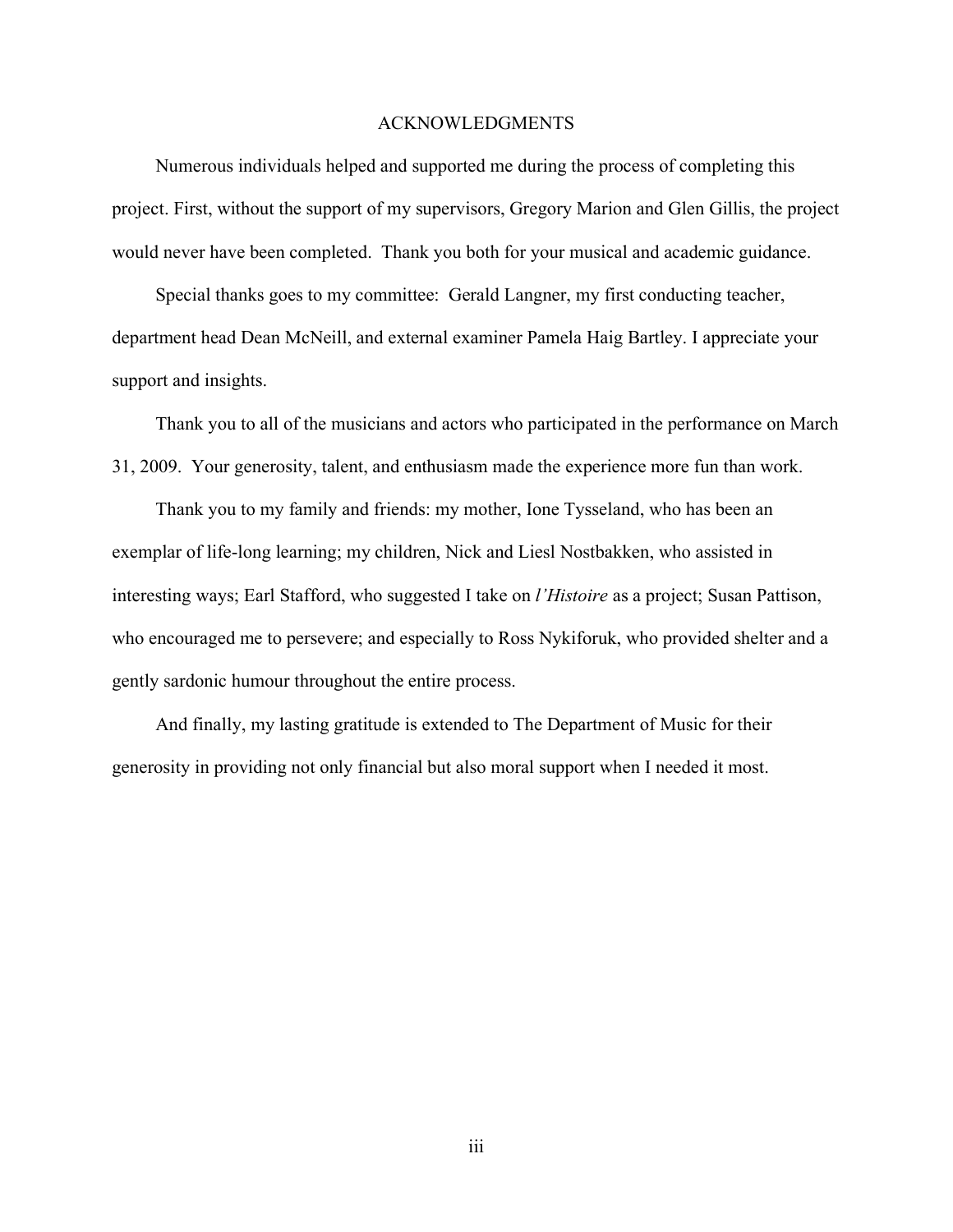## **TABLE OF CONTENTS**

| PERMISSION TO USE |                          |                                                               | $\mathbf{i}$   |  |
|-------------------|--------------------------|---------------------------------------------------------------|----------------|--|
| <b>ABSTRACT</b>   |                          |                                                               | $\ddot{\rm n}$ |  |
|                   | <b>ACKNOWLEDGEMENTS</b>  |                                                               |                |  |
|                   |                          |                                                               | iv             |  |
|                   | <b>TABLE OF CONTENTS</b> |                                                               |                |  |
|                   |                          | LIST OF MUSICAL EXAMPLES                                      | vii            |  |
| 1.                |                          | <b>INTRODUCTION</b>                                           |                |  |
|                   | 1.1                      | Background                                                    | $\mathbf{1}$   |  |
|                   |                          | 1.2 Definitions                                               | 2              |  |
|                   |                          | 1.2.1 Chamber Musical and Chamber Theatre                     | 2              |  |
|                   |                          | 1.2.2 Théâtre Ambulant                                        | 3              |  |
|                   |                          | 1.2.3 "Cut-and-paste"                                         | 3              |  |
| 2.                |                          | <b>OBJECTIVES</b>                                             |                |  |
|                   |                          | 2.1 Creating Authentic Performances                           | 4              |  |
|                   |                          | 2.2 Gaining Conducting Skills                                 | 5              |  |
|                   |                          | 2.3 Analysis and Comparison of Two Libretti: Ramuz & Vonnegut | 6              |  |
|                   |                          | 2.4 Exploring the Bond Between Music and Action               | 6              |  |
|                   |                          | 2.5 Stravinsky and the Wind Orchestra                         | 7              |  |
| 3.                |                          | HISTORICAL CONTEXT                                            |                |  |
|                   |                          | 3.1 Stravinsky and the Theatre                                | 9              |  |
|                   |                          | 3.1.1 Context and Background of l'Histoire du Soldat          | 10             |  |
|                   |                          | 3.1.2 The Wars                                                | 11             |  |
|                   |                          | 3.2 Stravinsky's "Anachronistic" Collaborations               | 12             |  |
|                   |                          | Martin Luther and J.S. Bach<br>3.2.1                          | 14             |  |
|                   |                          | 3.2.2 Charles-Ferdinand Ramuz                                 | 15             |  |
|                   |                          | 3.2.3 Kurt Vonnegut, Jr.                                      | 16             |  |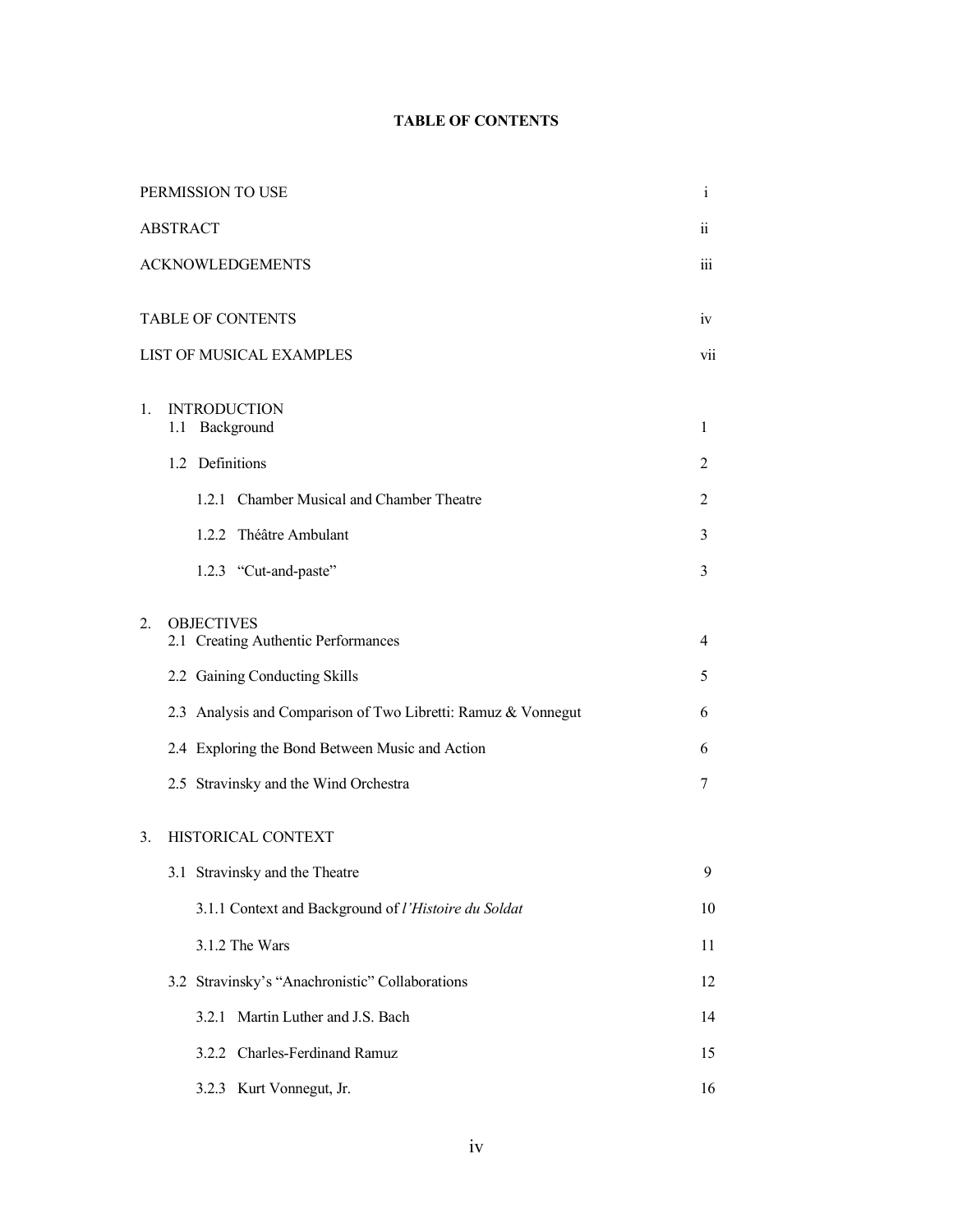| 4. | ANALYSIS OF "GRAND CHORAL"                                    | 19 |
|----|---------------------------------------------------------------|----|
|    | 4.1 The Chorale                                               | 19 |
|    | 4.2 Vonnegut and Stravinsky Unite                             | 20 |
|    |                                                               |    |
| 5. | PROCESS AND PERFORMANCE                                       | 26 |
|    | 5.1 Score Study and Rehearsal                                 | 26 |
|    | 5.1.1 Score Analysis                                          | 26 |
|    | 5.1.2 Research                                                | 27 |
|    | 5.1.3 Rehearsal                                               | 28 |
|    | 5.2 Roles of the Personnel                                    | 29 |
|    | 5.2.1 Conductor                                               | 29 |
|    | 5.2.2 Producer, Designer, Wardrobe Coordinator, and Publicist | 30 |
|    | Stage Manager and Transcriber<br>5.2.3                        | 30 |
|    | 5.2.4 Stage Director                                          | 31 |
|    | 5,2,5 Choreographer                                           | 32 |
|    | 5.2.6 Assistant Directors                                     | 32 |
|    | 5.2.7 Actors, Dancers, and Musicians                          | 33 |
|    |                                                               |    |
| 6. | CONDUCTING L'HISTOIRE DU SOLDAT WITH TWO LIBRETTI             | 34 |
|    | 6.1 The "Superobjective"                                      | 34 |
|    | 6.2 The Role of the Conductor                                 | 35 |
|    | Tempo and Rhythm<br>6.2.1                                     | 35 |
|    | <b>Embodying Style</b><br>6.2.2                               | 37 |
|    | Balance, Timbre, and Characterization<br>6.2.3                | 37 |
|    | Specific Conducting Issues in the Movements<br>6.3            | 38 |
|    | Part One "Marche du Soldat"<br>6.3.1                          | 38 |
|    | 6.3.2<br>"Musique de la 1ère scène"                           | 40 |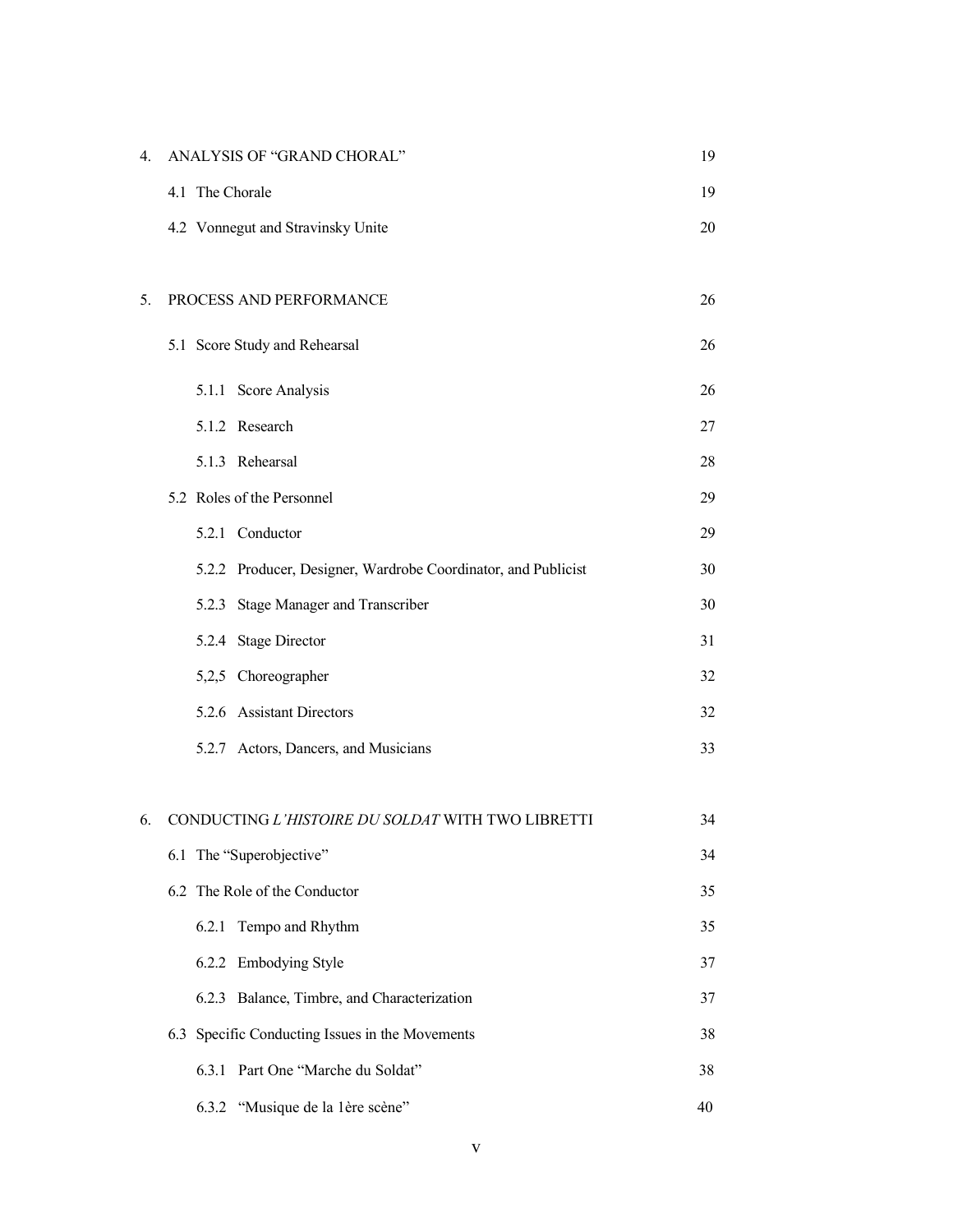|                                      | "Musique de la 2ème scène"<br>6.3.3  | 41 |  |
|--------------------------------------|--------------------------------------|----|--|
|                                      | 6.3.4<br>"Musique de la 3ème scène"  | 41 |  |
|                                      | 6.3.5 Part Two "Marche du Soldat"    | 42 |  |
|                                      | 6.3.6 "Marche Royal"                 | 43 |  |
|                                      | 6.3.7 "Petit Concert"                | 43 |  |
|                                      | 6.3.8 "Trois Danses"                 | 45 |  |
|                                      | 6.3.9 "Danse du Diable"              | 46 |  |
|                                      | 6.3.10 "Petit Choral"                | 46 |  |
|                                      | 6.3.11 "Couplet du Diable"           | 47 |  |
|                                      | 6.3.12 "Grand Choral"                | 47 |  |
|                                      | 6.3.13 "Marche Triomphale du Diable" | 48 |  |
|                                      |                                      |    |  |
| 7.                                   | CONCLUSION                           | 49 |  |
|                                      | 7.1 The Results                      | 49 |  |
|                                      | 7.1.1 Structural Considerations      | 49 |  |
|                                      | 7.1.2 Performance Issues             | 49 |  |
|                                      | 7.2 Summation                        | 50 |  |
|                                      |                                      |    |  |
| <b>APPENDIX A: Recital Programme</b> |                                      |    |  |
| <b>APPENDIX B: Recital Poster</b>    |                                      |    |  |
| <b>BIBLIOGRAPHY</b>                  |                                      |    |  |